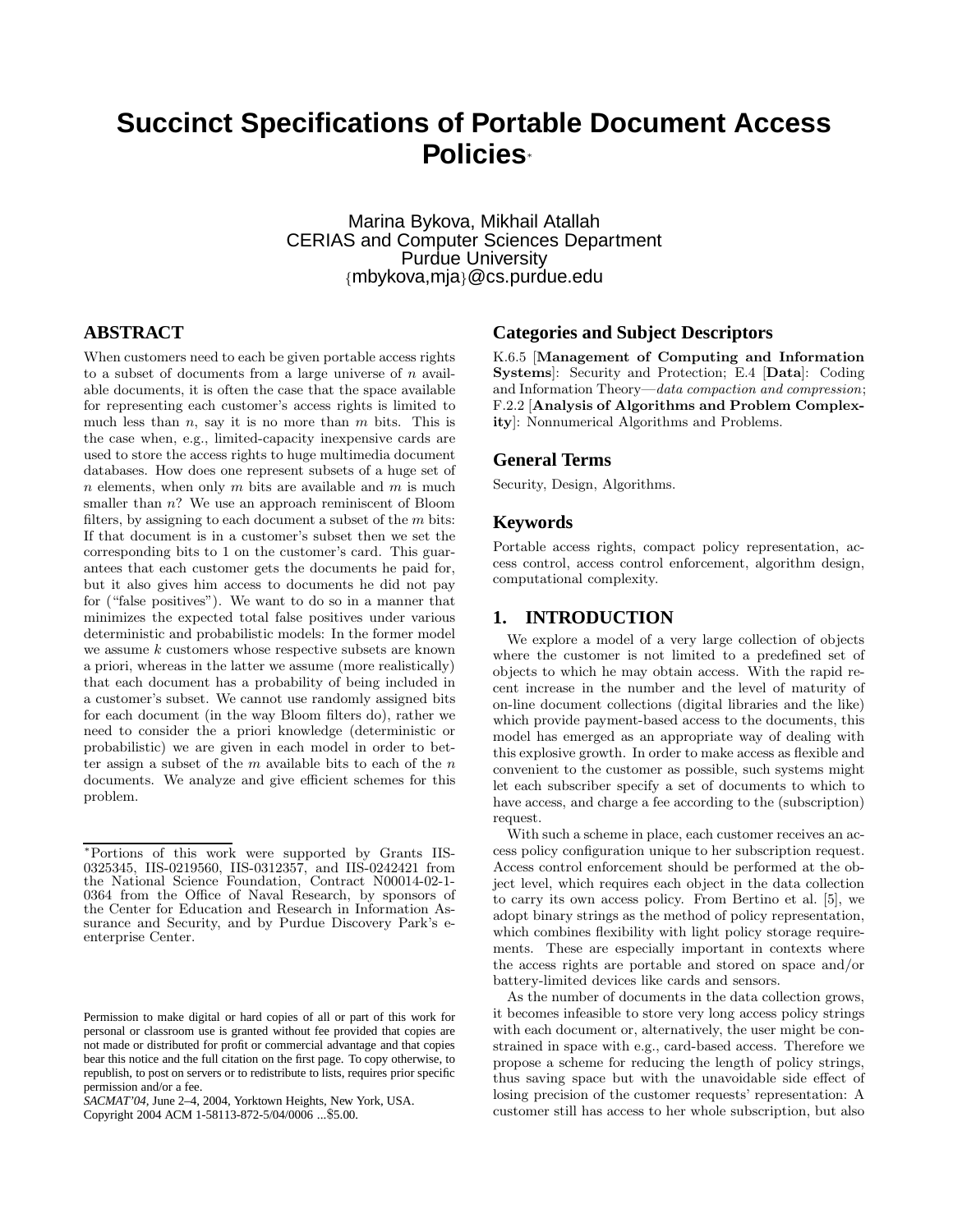has access to some extra documents (we refer to such documents as "false positives"). More specifically, the customer has to be given an access-rights bitstring (called access policy configuration in the terminology of [5]) that is the logical OR of all her subscription documents' access policy bitstrings, because (as in [5]) access is granted to a document as long as the customer's access-rights bitstring is bitwise larger than that document's own access policy bitstring. This guarantees access to all subscribed documents, but also to some extraneous ones as well (the false positives). The goal of this work is to provide a scheme for document policy assignment such that the expected number of false positives is minimized.

We identify two flavors of the problem: deterministic, in which all customer subscription requests are known prior to policy assignment, and probabilistic, in which every document in the data repository has a number associated with it that indicates the probability of that document being included in a single customer request; the latter model has the advantage of not requiring prior knowledge of customer subscription requests (all it needs is a subscription probability for each document), so customer subscriptions can be processed as they arrive (well after policy assignment).

In the following summary, we provide a brief description of our results:

- For the probabilistic model, we give a scheme for minimizing the total additional cost, i.e. the total number of false positives over all documents in the repository, analyze its complexity, and give two policy assignment algorithms that run in  $O(mn^2)$ , where *n* denotes the number of documents in the data repository and  $m$  is the length of each policy string. We also give a scheme for minimizing the maximum number of false positives for any one subscription, and give a policy assignment algorithm that runs in  $O(n \log n)$  time.
- For the deterministic model, we also analyze schemes for minimizing the total (cumulative over all customers) as well as the maximum (per customer) false positives. We do not provide algorithms for this model but instead show that this flavor of the problem can be solved using the probabilistic model.

After presenting our schemes, we discuss the issue of "drift" away from optimality as the system evolves over time through the addition/removal of customers, documents, or simply changes in the access probabilities.

The layout of this paper is as follows: In section 2, we start by presenting an overview of the work performed in this area. Section 3 provides a detailed description of the problem, followed by sections 4 and 5 which express the two flavors of the problem. These sections give efficient algorithms for computing a set of document policies that minimize expected false positives, and also prove the intractability of some more general versions of the problem. Section 6 discusses implementation and deployment issues. Finally, section 7 presents possible extensions and directions for future work. To avoid breaking the flow of the exposition, the highly technical proofs are given in the appendices.

#### **2. RELATED WORK**

Research in the area of access control for on-line document repositories mostly focuses on digital libraries and access to XML documents. Digital libraries usually employ access control enforcement at the system level, but work conducted by Payette and Lagoze [16] uses digital objects that carry and enforce policies. Payette and Lagoze [16], however, provide only a general framework for such a system and do not explore the problem of policy assignment.

Many documents on the web use XML, which provides a flexible way of representing documents of various types. Recently, there has been extensive work on securing access to XML documents and using XML as a tool for specifying security policies [6, 7, 8, 11, 12]. Security enhanced XML documents, among other security fields, include a policy field which lets the publisher enforce access control mechanisms. The most space efficient method of policy representation, binary strings, was used in Bertino et al. [5]. Bertino et al. [5], however, allocate one bit per policy and do not provide more insight on the policy assignment process. As was state earlier, this approach becomes expensive as the data collection grows in size. In this work we concentrate on finding an efficient solution to the policy assignment problem with reduced policy strings.

The idea of achieving space efficiency at the cost of a small probability of false positives was introduced in Bloom [9]. Bloom filter is a ingenious randomized data-structure that supports approximate membership queries with a very low rate of false positives and has been adopted in a wide range of applications  $(10, 13, 15, 17]$  to name a few). Bloom filters, however, cannot apply directly to solve our problem. To keep the rate of false positives small, Bloom filters imply that the length of the filter (i.e.,  $m$ ) is larger than the number of items  $n$  it represents, which is not the case in our approach. Also, the original design of Bloom filters does not support the notion of probability of an item being selected, thus producing a suboptimal solution in our case.

Recent work that addresses the problem of software license management through portable card-based access rights was done by Aura and Gollmann [4] and more recently by Atallah and Li [3]. These provide ways of managing software licenses with tamper-resistant smart cards, where each smart card can store many software licenses and allow partial or complete transfers of licenses between cards, while using only  $O(1)$  storage space. Constant storage space is achieved through the use of an untrusted user workstation (for which the software licenses were issued) that stores a list of software licenses bound to a smart card. This scheme works exceptionally well for managing software licenses but can hardly apply to our problem, in which there is no single logical place where additional information about requested documents can be stored, including the data provider's server itself.

Work in the direction of Digital Rights Management (DRM) is also concerned with the problem of unauthorized access to similar (copyrighted) material (for an overview of existing DRM challenges and solutions see [2]). Even though in our work we attempt to protect data objects in a context different from that of DRM (i.e., in our model we assume that the data provider has full control over what items a customer is allowed to have access to, while in the DRM settings an item must be protected when the customer controls the object itself, as well as the environment in which the object is used), there is a potential use of the techniques that we are developing for DRM due to portability of the access rights.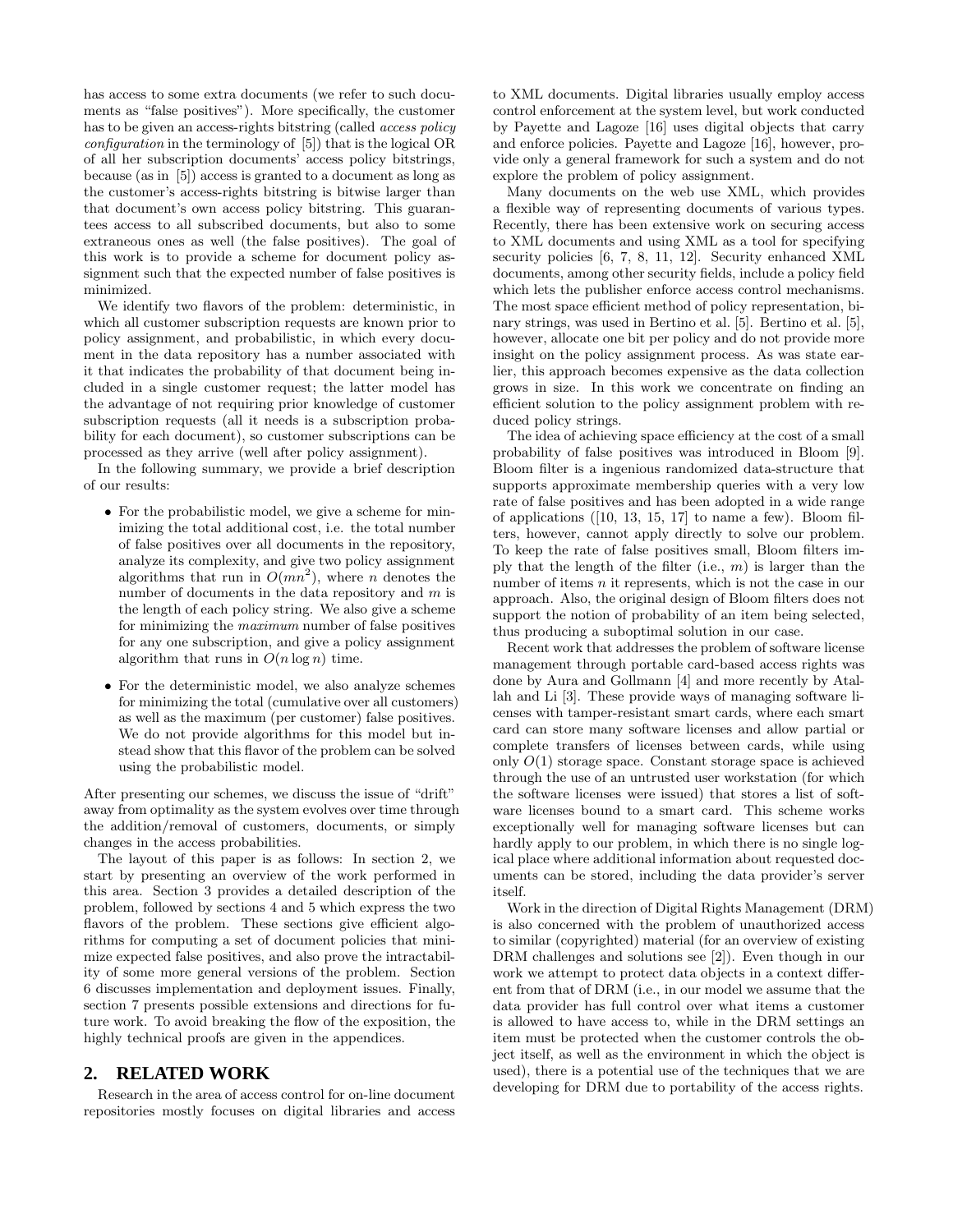## **3. DESCRIPTION OF THE PROBLEM**

As was mentioned above, we use binary strings to represent policies — both the policies of the documents in the data repository and the customer policy configurations. A customer is said to have access to a document if his configuration policy is bitwise greater than or equal to the policy of the document; i.e., every bit of the configuration policy is greater than or equal to the bit at the same position in the document policy. If a subscription request contains multiple documents, the resulting policy configuration, which is then given to the subscriber, is formed using a bitwise OR of the policies of all of the documents that compose the request. This guarantees that the subscriber gets access to all of the documents requested.

Assume that we are given *n* documents  $1, 2, \ldots, n$ , and each document  $i$  has a policy number  $r_i$  associated with it and can be accessed for the price  $c_i$ . We desire to have policies of less than n bits long (i.e., less than one bit per document), and bound the length of the policies by some number  $m < n$ , which unavoidably leads to the fact that some documents or subsets of the documents will have to share the same policy, and therefore some configuration policy might result in false positives. Below we address the problem of minimizing the false positives by assigning optimal policies to each document through the use of probabilistic and deterministic models.

## **4. PROBABILISTIC MODEL**

Assume that each document i has an access probability  $p_i$ associated with it and all probabilities  $p_1, \ldots, p_n$  are not correlated. Each document is viewed as an independent event with a probability  $0 < p_i \leq 1$  of being included in a single subscriber request, and  $p_i$  with the value of 1 means that every customer subscribes to the document  $i$ . We view this model as more likely to exist in real life than the deterministic model since it is not tied to a specific set of customer requests and can be used in situations even when subscribers' requests are not known in advance. The deterministic variation of the problem can be easily converted to the probabilistic model by computing probabilities for each document based on the customers' requests.

The expected number of false positives, or "cost" of a particular policy assignment, is now the sum of the probabilities of all of the possible subsets of the documents weighted by the costs of documents not in the subset (not requested). Similar to the previous model, here we look at the problem of minimizing the total (cumulative) and the maximum (per customer) false positives.

#### **4.1 Minimizing the Total False Positives**

In the general case, the number of false positives of a policy assignment is computed by looking at every policy configuration possible, computing the probability that it occurs based on the documents that might result in that configuration and weighting them by the document costs.

To simplify this scheme, one might consider only certain policies for individual documents rather than allowing any random configuration. One approach that performs rather well in an average case is to assign to each document a policy number with only one out of m policy bits set to 1 and all others set to 0. Further simplification might allow only one document be requested by a single customer. These schemes are described in detail in the next subsections. In addition to the algorithms, we prove the intractability of the more general problem.

We henceforth assume, without loss of generality, that the documents are sorted by their probabilities in a nonincreasing order, i.e.,  $p_1 \geq p_2 \geq \ldots \geq p_n$ .

#### *4.1.1 One Bit per Document*

To minimize the total expected false positives using policies with one bit set, we divide of the documents into  $m$ groups: All documents within one group are assigned the same policy with only one bit set to 1 (the first group's documents have the first bit set to 1, the second group's documents have the second bit set to 1, etc.). Since a cost of an assignment is formed by adding the costs of all possible subsets, the cost of a group is computed as the sum of all possible requests made of the documents within the group weighted by the total cost of documents that were not in the request. There is an exponential number of subsets, but the next theorem shows that the sum can be computed efficiently. Specifically, for a group i of size  $s_i$ , the next theorem implies that we can compute the cost  $C_i$  as the following:

$$
C_i = \sum_{j=1}^{s_i} c_{i_j} (1 - p_{i_j}) - \left(\sum_{j=1}^{s_i} c_{i_j}\right) \left(\prod_{j=1}^{s_i} (1 - p_{i_j})\right) \tag{1}
$$

THEOREM 1. For any set S of elements  $i_1, i_2, \ldots, i_s$  with respective probabilities  $p_1, p_2, \ldots, p_s$  and costs  $c_1, c_2, \ldots, c_s$ , the value of  $\sum_{i=1}^{s} c_i(1-p_i) - \left(\sum_{i=1}^{s} c_i\right) \left(\prod_{i=1}^{s} (1-p_i)\right)$  is equal to the sum of probabilities of all possible subsets of S, weighted by the cost of elements not in the subset.

PROOF. See Appendix A.

COROLLARY 1. For any given set of elements 1, 2,  $\dots$ , s, with probabilities  $p_i$  and costs  $c_i$  for  $1 \leq i \leq s$ , the cost of the group containing them all can be calculated in linear time.

The total cost of grouping  $n$  documents into  $m$  groups can be calculated as the sum of the costs over all groups:

$$
C = \sum_{i=1}^{m} C_i = \sum_{i=1}^{m} \left( \sum_{j=1}^{s_i} c_{i_j} (1 - p_{i_j}) - \left( \sum_{j=1}^{s_i} c_{i_j} \right) \left( \prod_{j=1}^{s_i} (1 - p_{i_j}) \right) \right)
$$

Now to solve the problem of minimizing the expected false positives count, we need to solve the problem of minimizing the value of  $C$  over all possible partitionings of  $n$  documents into m groups. As will be shown later in this paper, allowing arbitrary and distinct document costs makes the problem intractable. We therefore consider next the case where all  $c_i$ 's are equal (e.g., to 1).

#### *The Algorithm*

Suppose we have *n* sorted documents with probabilities  $p_i$ and costs  $c_i = 1$  for  $1 \leq i \leq n$ . The goal is to partition the  $d$  documents into  $m$  groups, so that the total of false positives is minimized. Let  $s_i$  denote the number of documents in group *i*. Then the "cost" of group *i*, according to equation (1), is now equal to the sum of all possible requests made of the documents within the group, weighted by the number of documents that were not in the request, and is calculated as follows:

$$
C_i = \sum_{j=1}^{s_i} (1 - p_{i_j}) - s_i \prod_{j=1}^{s_i} (1 - p_{i_j})
$$
 (2)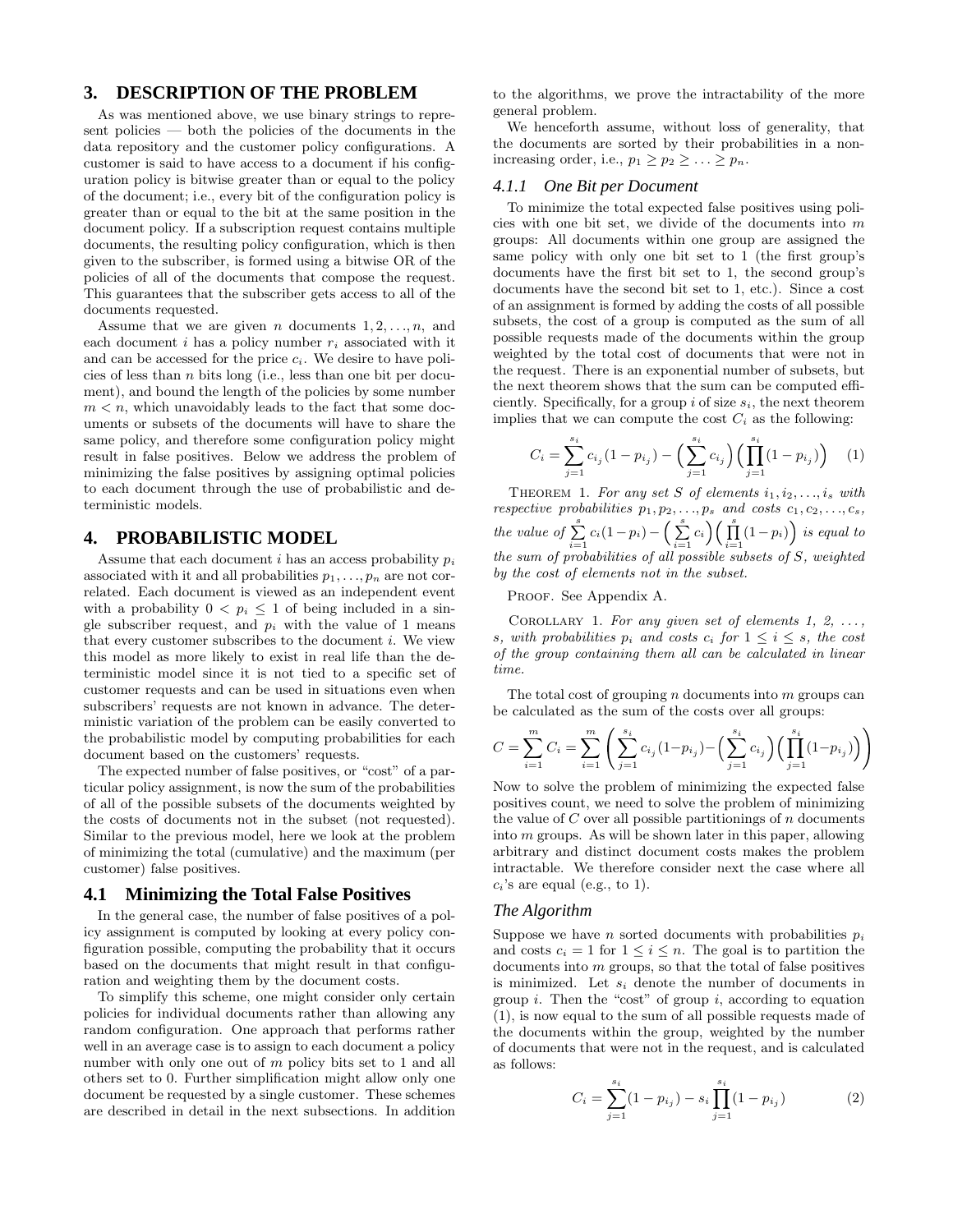We build a dynamic programming bottom-up implementation with running time of  $O(mn^2)$  for finding an optimal partitioning of  $n$  documents into  $m$  groups, such that the value of  $C = \sum_{i=1}^{m} C_i$  is minimized over all possible partitionings of the documents. The algorithm relies on the following lemma.

LEMMA 1. Given n items with probabilities  $0 < p_i \leq 1$ sorted in a non-increasing order and m, such that  $m < n$ , there exists an optimal solution to the problem of grouping the n items into m groups, in which the items are partitioned contiguously.

PROOF. See Appendix B.

The above lemma tells us that we can find an optimal solution with no "gaps", i.e., if documents i and  $j$   $(i < j)$  are assigned to a certain group then so are all the documents  $i+1, i+2, \ldots, j-1.$ 

DEFINITION 1. Let  $C_{i,j,t}$  be the minimum expected number of false positives if the only documents were  $i, i+1, \ldots, j$  $(i \leq j)$  and only t bits were available for them  $(t \leq m)$ . Let  $\mathcal{P}_{i,j,t}$  be the partition of the documents  $i, i+1, \ldots, j$  into t groups that achieves  $C_{i,j,t}$ .

The  $C_{i,j,1}$ 's are not hard to compute in  $O(n^2)$  time for all i and j,  $i \leq j$ , using precomputed values for the sum and product:

$$
C_{i,j,1} = \sum_{k=i}^{j} (1 - p_k) - (j - i + 1) \prod_{k=i}^{j} (1 - p_k).
$$

The corresponding  $\mathcal{P}_{i,j,1}$  is a single group:  $\{i, i+1, \ldots, j\}$ .

THEOREM 2. If  $C_{1,j,t'}$  and  $\mathcal{P}_{1,j,t'}$  are known for all  $t' \leq$  $j \leq n$  and  $t' \leq t$ , then  $C_{1,j,t+1}$  and  $\mathcal{P}_{1,j,t+1}$  for fixed j can be computed in linear time.

PROOF. To find the best value for  $C_{1,j,t+1}$ , we must try to divide the set  $1, \ldots, j$  into two sets of t and 1 groups, using all positions suitable for the split. For the partitioning to be optimal, the total cost of both sets should be minimal. The formula for finding  $C_{1,j,t+1}$  then looks like the following:

$$
C_{1,j,t+1} = \min_{k=1 \text{ to } j-t} \left\{ C_{1,j-k,t} + \sum_{l=j-k+1}^{j} (1 - p_l) - \right.
$$

$$
-k \sum_{l=j-k+1}^{j} (1 - p_l) \right\} =
$$

$$
= \min_{k=1 \text{ to } j-1} \left\{ C_{1,j-k,t} + C_{j-k+1,j,1} \right\}
$$

From the formula we can see that the cost of any single split is computed in constant time, therefore computation of the optimal partitioning for  $C_{1,j,t+1}$  takes linear time.

COROLLARY 2. For a fixed t, there are  $O(n)$   $C_{1,j,t}$ 's over all possible values of j, therefore the one bit per document case can be solved in  $O(mn^2)$  time.

This algorithm is naturally expandable to policies of arbitrary length.

#### *4.1.2 One Bit per Document,One Document at a Time*

We consider the situation here where a document is assigned only one bit, and a request is for only one document. This implicitly introduces an upper bound on the aggregate probability over all documents  $\sum_{i=1}^{n} p_i \leq 1$ . In this case, after partitioning all of the documents into groups  $1, \ldots, m$  of size  $s_1, s_2, \ldots, s_m$  respectively, the expected false positives for group  $i$  becomes:  $% \left\vert \cdot \right\rangle$ 

$$
C_i = \sum_{j=1}^{s_i} p_{i_j} \sum_{\substack{k=1 \ k \neq j}}^{s_i} c_{i_k}
$$
 (3)

And the total cost respectively is:

$$
C = \sum_{i=1}^{m} C_i = \sum_{i=1}^{m} \left( \sum_{j=1}^{s_i} p_{i_j} \sum_{\substack{k=1 \ k \neq j}}^{s_i} c_{i_k} \right)
$$

What if the "loss" due to the unintended granting of access to document  $i$  is proportional to its probability, i.e.  $c_i \sim p_i$ ? The rationale for this model is that  $p_i$  is a good measure of the "desirability" of a document, and a very undesirable document should not contribute the same amount (to the total loss) as a very desirable document. The problem of optimizing allocation in this model turns out to be NP-complete, even for the simple case where a document is assigned to only one bit, and a request is for only one document.

As before, we let  $m$  be the number of bits available,  $n$  be the number of documents, and  $p_1, \ldots, p_n$  be their respective probabilities of occurrence. For any given solution, for each document j,  $f(j)$  denotes the position of the bit that corresponds to that document,  $1 \leq f(j) \leq m$ . For each bit position  $i, 1 \leq i \leq m$ , let

$$
f^{-1}(i) = \{j : f(j) = i\}
$$

that is,  $f^{-1}(i)$  is the set of documents corresponding to the ith bit. We use  $P_i$  to denote the sum of the probabilities of the documents in  $f^{-1}(i)$ :  $P_i = \sum_{k \in f^{-1}(i)} p_k$ . Using this

notation, the expected loss of a given solution  $f$  is

$$
\sum_{i=1}^{m} \sum_{k \in f^{-1}(i)} p_k * (P_i - p_k) = \sum_{i=1}^{m} P_i^2 - \sum_{j=1}^{n} p_j^2.
$$

The second summation in the above is fixed (independent of  $f$ ). So the optimization consists of minimizing the first summation, that is  $\sum_{i=1}^{m} P_i^2$ . Given n quantities  $p_1, \ldots, p_n$  and a value  $U$ , partitioning these  $n$  quantities into  $m$  buckets such that the sum of the squares of bucket weights is  $\leq U$ is known to be NP-Complete [14, 18].

#### *The Algorithm*

Here we consider the case when only one bit is set in a single document policy, only one document is requested by each customer, and the cost of each document i is  $c_i = 1$ . In this case, the formula for computing a cost of grouping  $s_i$ documents together into group  $i$ , according to equation  $(3)$ , becomes:

$$
C_i = (s_i - 1) \sum_{j=1}^{s_i} p_{i_j}
$$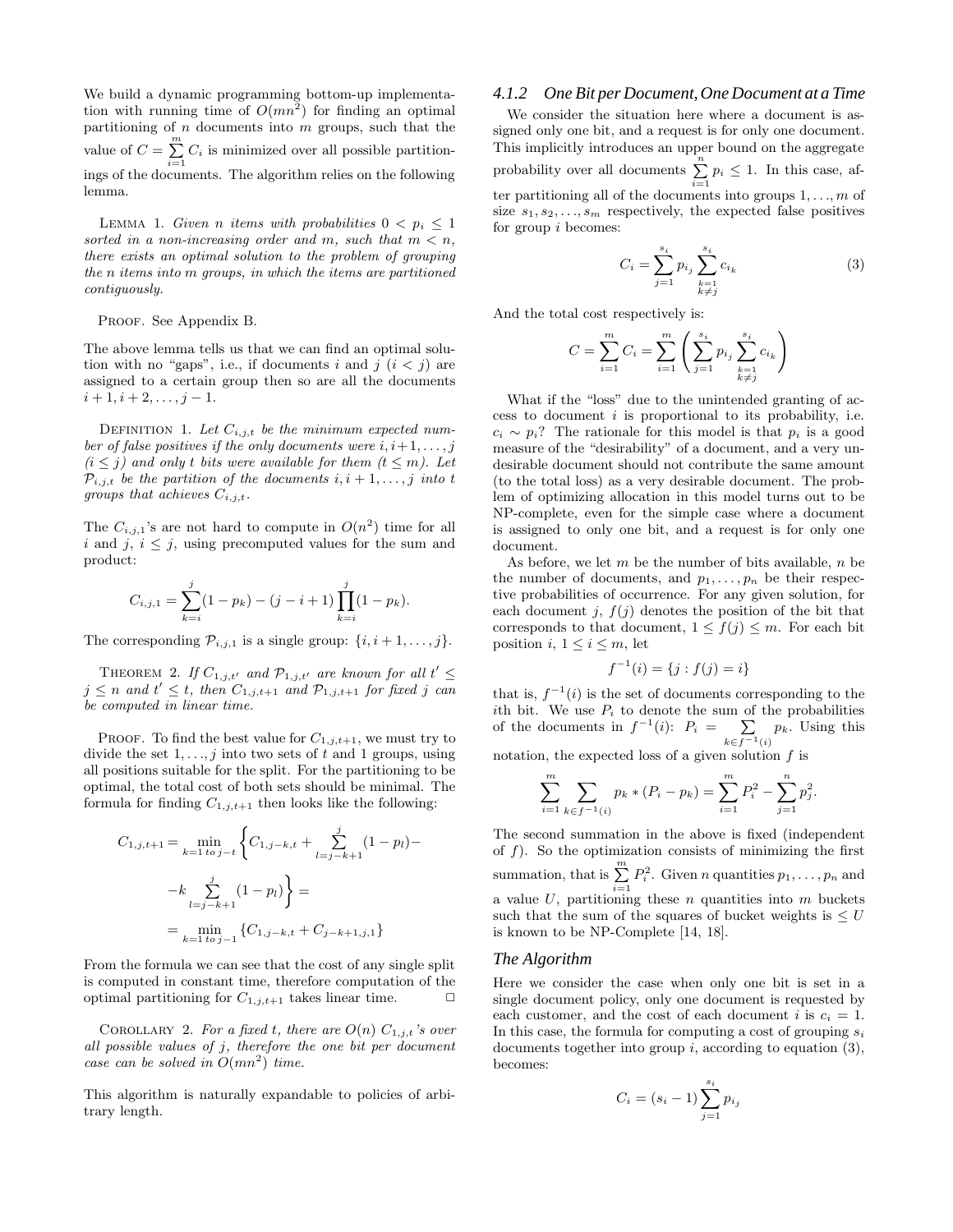We give an  $O(mn^2)$  time algorithm for policy assignment for that case.

For each document j, let  $f(j)$  be the position of the bit that corresponds to that document,  $1 \leq f(j) \leq m$ . For each bit position  $i, 1 \le i \le m$ , let  $f^{-1}(i) = \{j : f(j) = i\}$ , that is,  $f^{-1}(i)$  is the set of documents corresponding to the *i*th bit. We henceforth use  $s_i$  to denote the number of documents in  $f^{-1}(i)$ .

THEOREM 3. If documents x, y are such that  $x \in f^{-1}(i)$ and  $y \in f^{-1}(j)$ , then in any optimal solution  $p_x > p_y$  implies  $s_i \leq s_j$ .

PROOF. Suppose not; that is, assume  $p_x > p_y$  and  $s_i > s_j$ . Then swapping x and y between  $f^{-1}(i)$  and (respectively)  $f^{-1}(j)$  changes the expected number of false positives by:

$$
p_x * s_j + p_y * s_i - p_x * s_i - p_y * s_j = (p_x - p_y) * (s_j - s_i)
$$

which is negative. This contradicts the assumed optimality of the solution considered.  $\hfill \Box$ 

COROLLARY 3. Given  $s_1, s_2, \ldots, s_m$  for an optimal solution,  $s_1 \leq s_2 \leq \ldots \leq s_m$ , then that optimal solution can be realized by assigning the first  $s_1$  documents to bit 1 (these are the documents with the highest probabilities), the next  $s_2$ documents to bit 2, ..., the last  $s_m$  documents to bit m.

The above lemma reduces the problem to that of computing the  $s_i$ 's, that is, of computing an optimal partition of the integers  $1, 2, \ldots, n$  into m groups. Trying all possible partitions (subject to the increasing sorted order requirement) gives an algorithm that is exponential in  $m$ . Here we give an  $O(mn^2)$  dynamic programming algorithm for the case of one document per access request.

DEFINITION 2. Let  $C_{j,t}$  be the minimum expected number of false positives if the only documents were  $1, 2, \ldots, j$  and only t bits were available for them  $(t \leq m)$ . Let  $\mathcal{P}_{i,t}$  be the partition of the integers  $1, 2, \ldots, j$  into t groups that achieve  $C_{j,t}$ . We use  $s_{j,t,1}, \ldots, s_{j,t,t}$  to denote the sizes of the groups of partition  $\mathcal{P}_{j,t}$ ,  $s_{j,t,1} \leq \ldots \leq s_{j,t,t}$ .

The  $C_{j,1}$ 's are trivial to compute in linear time for all j:  $C_{j,1} = (j-1) \sum_{k=1}^{j} p_k$ . The correspon  $\sum_{k=1}^n p_k$ . The corresponding  $\mathcal{P}_{j,1}$  is a single group:  $\{1, \ldots, j\}$ .

THEOREM 4. If  $C_{j,t'}$  and  $\mathcal{P}_{j,t'}$  are known for all  $1 \leq j \leq$ n and  $t' \leq t$ , then  $C_{j,t+1}$  and  $\mathcal{P}_{j,t+1}$  for all  $1 \leq j \leq n$  can be computed in  $O(n^2)$  time.

PROOF. Here is how we compute  $C_{j,t+1}$  and  $\mathcal{P}_{j,t+1}$ . First, observe that if we knew  $s_{j,t+1,t+1}$  then we could easily compute  $C_{j,t+1}$  as:

$$
C_{j,t+1} = C_{j-s_{j,t+1,t+1},t} + (s_{j,t+1,t+1} - 1) \times
$$

$$
\times (p_{j-s_{j,t+1,t+1}} + \ldots + p_j)
$$

and the corresponding  $\mathcal{P}_{j,t+1}$  would simply be  $\mathcal{P}_{j-s_{j,t+1,t+1}}$ augmented with the group  $\{j - s_{j,t+1,t+1} + 1, \ldots, j\}$ . If we pre-compute all sums of probabilities from  $p_1$  on, then we could do the above in constant time. But we do not know  $s_{i,t+1,t+1}$ , and must try the  $O(j)$  possible values for it and choose the best among them. We must of course carry this out for all  $j$  values, which is why the theorem claims the  $O(n^2)$  time bound.  $\square$ 

Corollary 4. The one bit per document, one document per request case can be solved in  $O(mn^2)$  time.

#### **4.2 Minimizing the Maximum Per-Customer False Positives**

Here instead of minimizing the cumulative total of false positives, we minimize the maximum per-customer false positives. In the probabilistic model each combination of documents has a non-zero probability of being requested, therefore the problem of minimizing the maximum per-customer false positives reduces to the problem of minimizing the false positives introduced by a single document.

If subscription to any document costs the customer the same amount of money as any other document  $(c_i = c_j$  for  $1 \leq i \leq j \leq n$ , then we solve the minimization problem by dividing all documents into  $m$  (the number of bits available for policy numbers) groups in such a way that each group contains the same number of documents. In other words, we have m groups of size  $n/m$  and assign the same policy bit to all documents within the same group.

If the subscription fee varies from document to document, then we should take into account the varying costs. In this case, the sum of costs of all documents within the same group should stay about the same value across all groups, i.e., the sum of costs of all documents within a group is about  $\left(\sum_{i=1}^n c_i\right)/m$ .

Assume that we calculated m optimal sets of documents and they are  $S_1, S_2, \ldots, S_m$ . Then the maximum percustomer false positives is computed as:

$$
C = \sum_{i=1}^{n} c_i - \sum_{j=1}^{m} \min_{i=1 \text{ to } n} \{c_i \mid i \in S_j\}
$$
 (4)

i.e., the cost of all documents decreased by the minimal document cost within each group. As we can see, the maximum per-customer false positives stays high even after its minimization.

#### *The Algorithm*

The purpose of the algorithm is to come up with a partitioning (i.e.,  $S_1, \ldots, S_m$ ) that minimizes the value in the above Equation 4. The first term of that formula is constant and cannot be changed, therefore the problem of computing an optimal solution reduces to maximizing the second term of the equation. In other words, in the optimal partitioning of n documents into m groups the sum of minimal elements of the groups is maximal. The following theorem states that, given n sorted elements, such a partitioning can be found in linear time.

THEOREM 5. Given n documents 1, 2,  $\dots$ , n sorted according to their costs  $c_i$  for  $1 \leq i \leq n$ , so that  $c_1 \geq c_2 \geq$  $\ldots \geq c_n$ , a solution to the problem of computing a document policy assignment that minimizes the maximal (over all individual customers) individual customer false positives, can be computed in  $O(n)$  time.

PROOF. The algorithm for constructing an optimal partitioning works as follows. We first create  $m-1$  groups of size 1 by placing the  $m-1$  documents with the highest costs in a group by themselves. The rest of the  $n-m+1$  documents compose the last mth group. With this approach, we have:

$$
\sum_{j=1}^{m} \min_{i=1 \text{ to } n} \{c_i \mid i \in S_j\} = c_1 + c_2 + \ldots + c_{m-1} + c_n
$$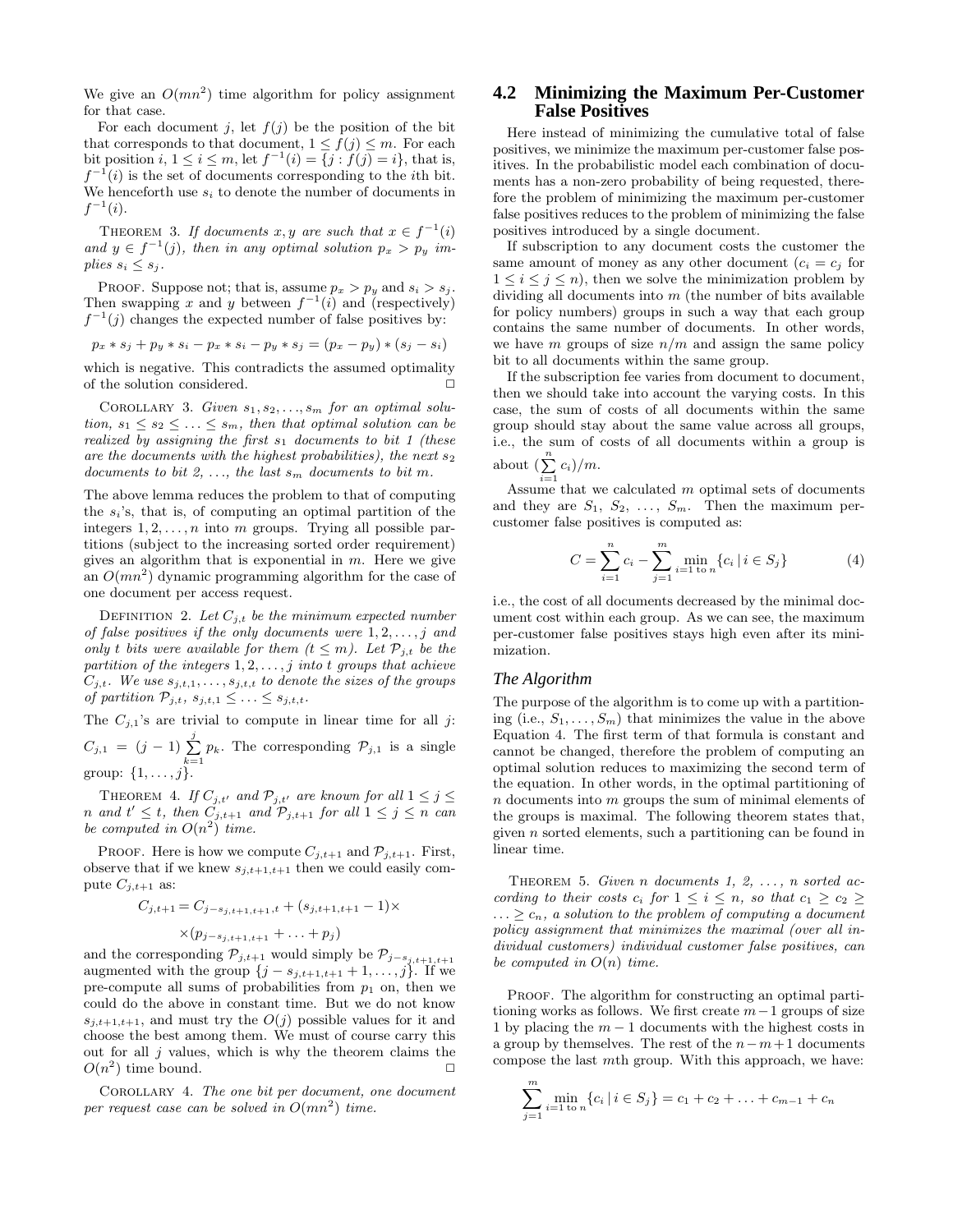where  $S_j$  refers to the j<sup>th</sup> group in the partitioning of n documents into m groups.

It is not hard to see that this algorithm maximizes the sum of minimal elements over all groups because the element with the smallest cost  $c_n$  is unavoidably included in the sum and all other costs in the summation are maximal. Therefore moving any document from one group to another decreases the value of the sum, thus making it suboptimal.  $\Box$ 

COROLLARY 5. If the documents are not originally sorted by their costs, the optimal solution to the problem of minimization of the maximal per-customer false positives can be computed in  $O(n \log n)$  time.

Note that document probabilities are not included in the solution because the goal here is to minimize the cost of a request in the worst case scenario, regardless of its probability of occurring (which is always non-zero).

#### **5. DETERMINISTIC MODEL**

Suppose there are k subscribers 1, ..., k who request  $s_1, \ldots, s_k$ documents, respectively. Then for optimal policy assigning all documents should be grouped according to the subscribers' requests. The problem of minimization can target either the total (cumulative) false positives or the maximum per-customer false positives. We describe each of the models in turn.

Although the deterministic model is less realistic, it is still useful to characterize its inherent difficulty. As was pointed out earlier, in practice the probabilistic framework can be used to approximately solve the deterministic one, and as this section shows the latter one is essentially intractable even in a simplified special case.

## **5.1 Minimizing the Total False Positives**

Let subscriber *i* request documents  $i_1, \ldots, i_{s_i}$ , then the false positives count for that customer is:

$$
C_i = f^{-1}(\bigvee_{j=1}^{s_i} r_{i_j}) - \sum_{j=1}^{s_i} c_{i_j}
$$
 (5)

where the cost of policy  $r$  is calculated as:

$$
f^{-1}(r) = \sum_{i=1}^{n} \{c_i \mid r \geq_b r_i\}^*
$$

Then the problem is to minimize the total false positives (cumulative over all customers):

$$
C = \min \left\{ \sum_{i=1}^{k} C_i \right\} = \min \left\{ \sum_{i=1}^{k} \left( f^{-1} \left( \bigvee_{j=1}^{s_i} r_{i_j} \right) - \sum_{j=1}^{s_i} c_{i_j} \right) \right\}
$$

DEFINITION 3. A policy assignment to documents  $1, \ldots, n$ is said to be optimal if the value of C is minimal over all possible policy assignments to the documents.

#### **5.2 Minimizing the Maximum Per-Customer False Positives**

In the problem of minimizing the maximum per-customer false positives, the extra cost per customer  $i$  is the same as in equation (1), and the maximum per-customer false positives count is

$$
C = \min \left\{ \max_{i=1 \text{ to } k} C_i \right\}
$$
  
= 
$$
\min \left\{ \max_{i=1 \text{ to } k} \left( f^{-1} (\bigvee_{j=1}^{s_i} r_{i_j}) - \sum_{j=1}^{s_i} c_{i_j} \right) \right\}
$$

#### **5.3 Complexity of the Deterministic Version of the Problem**

Here we refer to the special case of the problem when there is only one bit set to 1 in a policy of a single document and all other bits are set to 0, each customer requests 2 documents and the length of policy numbers  $m = 2$ . We show that the deterministic case, even its special case, is NP-hard.

The reduction is from the known NP-hard problem of graph bisection: Given an *n*-vertex undirected graph  $(n$  is even), partition its vertices into two sets  $V_1$  and  $V_2$ , of size  $n/2$  each, so as to minimize the number of edges between  $V_1$ and  $V_2$ .

Given an instance  $G = (V, E)$  of the graph bisection problem, the instance of our problem is created as follows. Create an  $(n + 2)$ -document version of our problem where *n* of the documents correspond to vertices of  $G$ , and documents  $n+1$ and  $n + 2$  are additional ones that do not correspond to any vertices of G.

For every edge  $(i, j)$  of G, create a customer who requests documents i and j. Then create  $n<sup>5</sup>$  additional customers each of whom requests a pair of documents:  $n<sup>4</sup>$  of the customers request the documents 1 and  $n + 1$ , another  $n<sup>4</sup>$  of them request the documents 2 and  $n + 1, \ldots, n^4$  request documents *n* and  $n + 1$ . Similarly create  $n<sup>5</sup>$  additional customers each of whom requests a pair of documents:  $n^4$  of the customers request the documents 1 and  $n + 2$ , another  $n<sup>4</sup>$  of them request the documents 2 and  $n+2, \ldots, n<sup>4</sup>$  request documents n and  $n + 2$ . Let D be the deterministic problem so created.

**Claim:** Any solution that optimally solves  $D$  also solves the minimum graph bisection of  $G$  by simply putting in  $V_1$  the vertices that correspond to documents that were assigned to the first bit, and in  $V_2$  the vertices that correspond to documents that were assigned to the second bit.

The rest of this section proves the above claim. Consider any optimal solution  $S$  for  $D$ , and assume without loss of generality that document  $n + 1$  was assigned to bit 1.

 $c_{i_j}$   $\left.\right\}$   $\left.\right\}$  be the number of edges of G whose corresponding doc-Let  $n_1$  be the number of documents from  $\{1, \ldots, n\}$  assigned to bit 1,  $n_2$  be the number of documents from  $\{1, \ldots, n\}$ assigned to bit 2,  $e_{1,1}$  be the number of edges of G both of whose corresponding documents are assigned to bit 1,  $e_{2,2}$ be the number of edges of G both of whose corresponding documents are assigned to bit 2 (hence  $n_2 = n - n_1$ ), and uments are assigned to different bits. If we use  $C_1$  (resp.,  $C_2$ ) to denote the total loss in solution S if document  $n+2$ happens to be assigned by  $S$  to bit 1 (resp., to bit 2), then we have:

$$
C_1 = (e_{1,1} + 2n_{1}n^{4})(n_{1} + 2 - 2) + e_{2,2}(n_{2} - 2) +
$$
  
+
$$
+ (e_{1,2} + 2n_{2}n^{4})(n + 2 - 2)
$$

$$
C_2 = (e_{1,1} + n_1 n^4)(n_1 + 1 - 2) + (e_{2,2} + n_2 n^4)(n_2 + 1 - 2) +
$$
  
+
$$
+ (e_{1,2} + n_1 n^4 + n_2 n^4)(n_2 + 2 - 2)
$$

Now observe that, in the above, the terms not involving  $n^4$ add up to less than  $n^4$  (in fact less than  $n^3+2n^2$ ), so that any

<sup>\*</sup>Here we define  $\geq_b$  to mean "bitwise greater than or equal to".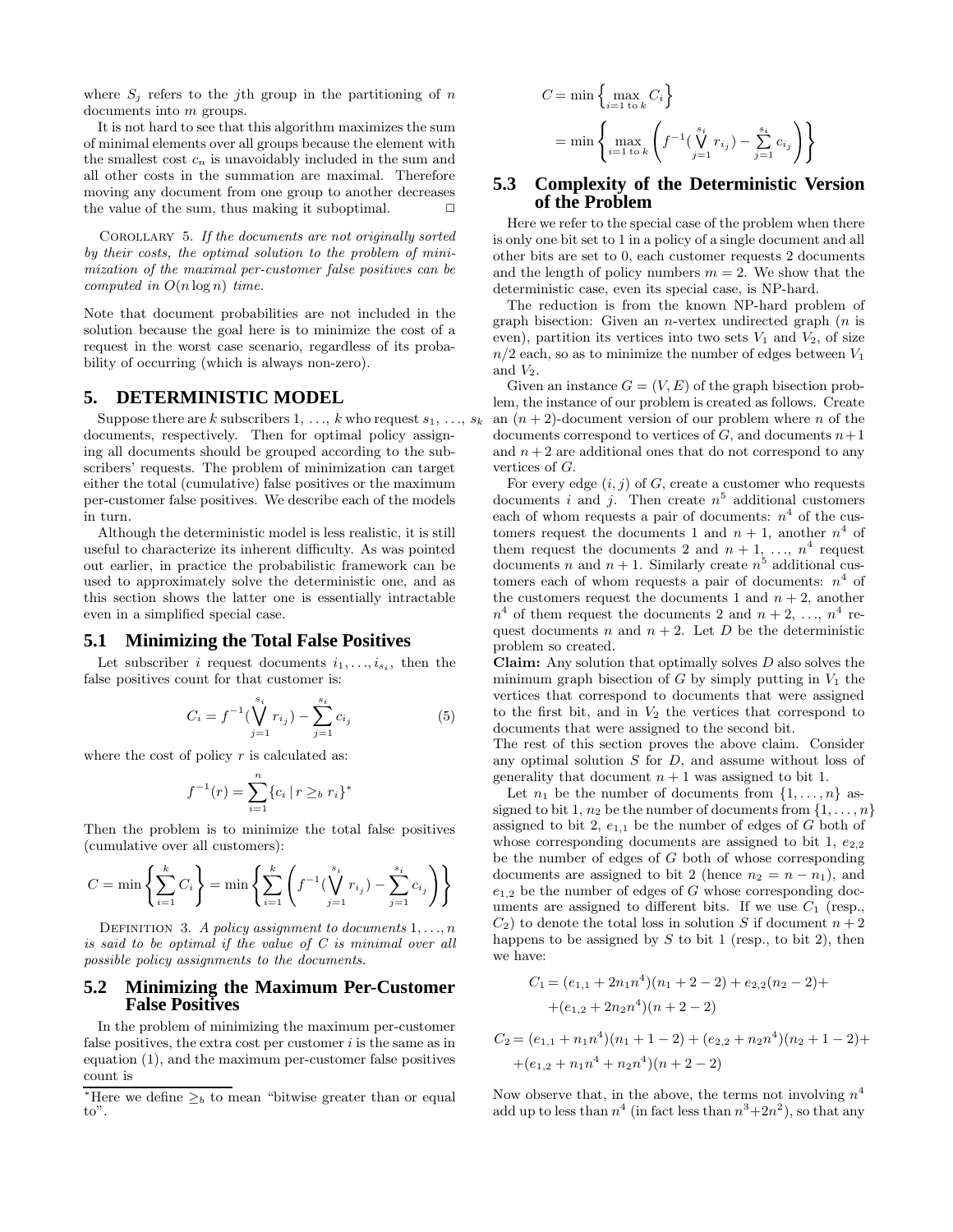solution that minimizes  $C_1$  (resp.,  $C_2$ ) must also minimize the following  $C'_{1}$  (resp.,  $C'_{2}$ ) obtained from  $C_{1}$  (resp.,  $C_{2}$ ) by considering only the terms that multiply  $n^4$ :

$$
C_1' = 2n_1^2 + 2n_2n
$$

$$
C_2' = n_1(n_1 - 1) + n_2(n_2 - 1) + n_1n + n_2n.
$$

Using  $n_1 + n_2 = n$  in the above gives:

$$
C'_1 = 2n_1^2 - 2n_1n + 2n^2
$$
  

$$
C'_2 = n_1^2 + (n - n_1)^2 - n + n^2 = 2n_1^2 - 2n_1n - n + 2n^2.
$$

Because  $C'_1 - C'_2 = n > 0$ , it follows that S must have assigned document  $n + 2$  to bit 2. Therefore the problem is to minimize  $C_2'$ . The minimum for  $C_2'$  is easily seen to occur for  $n_1 = n/2$ , which implies that  $n_2 = n/2$ . This immediately implies that  $|V_1| = |V_2| = n/2$ , as required. We now must prove that S minimizes  $e_{1,2}$ . Re-writing L with each of  $n_1$  and  $n_2$  replaced by  $n/2$  gives:

$$
C_2 = n^5(n-2)4^{-1} + e_{1,1}(n-2)2^{-1} + n^5(n-2)4^{-1} +
$$
  
+
$$
+e_{2,2}(n-2)2^{-1} + n^6 + ne_{1,2}
$$

which is minimized when the following  $L''$  is minimized:

$$
C'' = (e_{1,1} + e_{2,2})(n-2)2^{-1} + ne_{1,2}.
$$

Because  $e_{1,1} + e_{2,2} + e_{1,2} = |E|$ , any solution that minimizes  $C''$  must necessarily minimize  $e_{1,2}$ .

This guarantees that the deterministic problem in general, for arbitrary document policies and variable values of  $m$ , is also NP-hard.

## **6. IMPLEMENTATION AND DEPLOYMENT ISSUES**

The simplicity of the algorithms developed for the probabilistic model is balanced by the potential vulnerability of the scheme to information-sharing, among different users, about correlations between different documents' bit patterns, e.g., "if you pay for documents  $i_1, i_2, \ldots, i_k$  then you get free access to document  $j$ ". Schemes that do not have this vulnerability are considerably more computationally expensive [1], so the present scheme has a crucial virtue of being simple and inexpensive. The ideal deployment for the scheme of this paper is in dynamic situations where the document repository changes rapidly, the policies need to be re-generated on a periodic basis, or other situations where the card contents are refreshed periodically through interaction (say, once a month or more frequently) with a server. For example, access to web sites or portions thereof often satisfies this rapid-change condition. In such cases, the above-mentioned correlation attacks are harder to carry out because the existing correlations become obsolete by the time they are discovered by the attackers. Furthermore, the sharing of correlation information among attackers is often problematic for the attackers, because the internal (to the document server and the smartcard) representation of a document is not accessible to the attackers, who may not be able to share a coherent description of the document (content changes daily or hourly, as does the URL).

What happens in between two of the above-mentioned periodic re-generations? During that in-between time period, new customers join, some existing ones drop out, new documents are added and old ones removed, or access patterns (i.e., the probabilities used in the optimization) change as previously "hot" documents go out of fashion or vice-versa. Of course these events are processed in real-time as they occur (they cannot wait for the next re-generation), but as these things happen the system is slowly drifting away from optimality. This is in fact another reason (in addition to the above-mentioned necessity of making the system less vulnerable to information-sharing attacks) why optimization needs to be periodically re-done, i.e., our scheme used with the new data to compute the new optimal solution. We leave the design of a self-evolving system that does not need such periodic check-points for future research (in fact we already have partial solutions to this [1]).

In the rest of this section we discuss operational and implementation issues which might be useful for realization of this approach. In this discussion we follow the probabilistic mode of operation.

In the initial (or setup) stage, the data owner runs the policy assignment algorithm and determines an exact policy assignment for the data collection. In order to do this, the document probabilities should be known a priori. For existing repositories, such information can be estimated using the past history; for new collections of documents, such probabilities can be set based on expected access frequencies and refined over the course of operation. The probabilities of access are considered to be the data owner's private data and are not known to the general public (which complicates discovery of documents that "come for free" with an order).

Due to the large size of the data repository, it is expected that a (possibly significant) number of documents will not have unique probabilities. In this case, the data owner has the freedom to choose how the documents with the same probabilities are combined into different groups. A good strategy under these circumstances is to place the same topic documents into different groups, so that the likelihood of having documents of the attacker's interest among the false positives is minimized. In other words, if an attacker is interested in documents on, say, computer security, then such documents are distributed among a number of groups, and are mixed with a large variety of documents on different topics. Furthermore, the set of documents (and/or their topics) that are combined together in one group should vary from one policy assignment to another (note that such randomization only changes the ordering of documents in the entire set of documents, but does not require modifications to the dynamic programming algorithms themselves). Such a distribution is useful to the attacker only if he has a broad range of topics of interest.

Even more randomization can be done to thwart attackers if, for example, we modify the algorithm so it ignores probabilities' least-significant bits: This causes many more "ties" and choice points in the optimization, which when resolved randomly will result in a very different set of policies from one periodic optimization to the next even if very little change to the customers/documents/probabilities occurred in the in-between time period.

After generating the document policy assignment, the data repository is set to accept user requests. When a customer subscribes to the service and provides a list of documents to be included in the subscription, a policy configuration for that request is constructed in such a way that all doc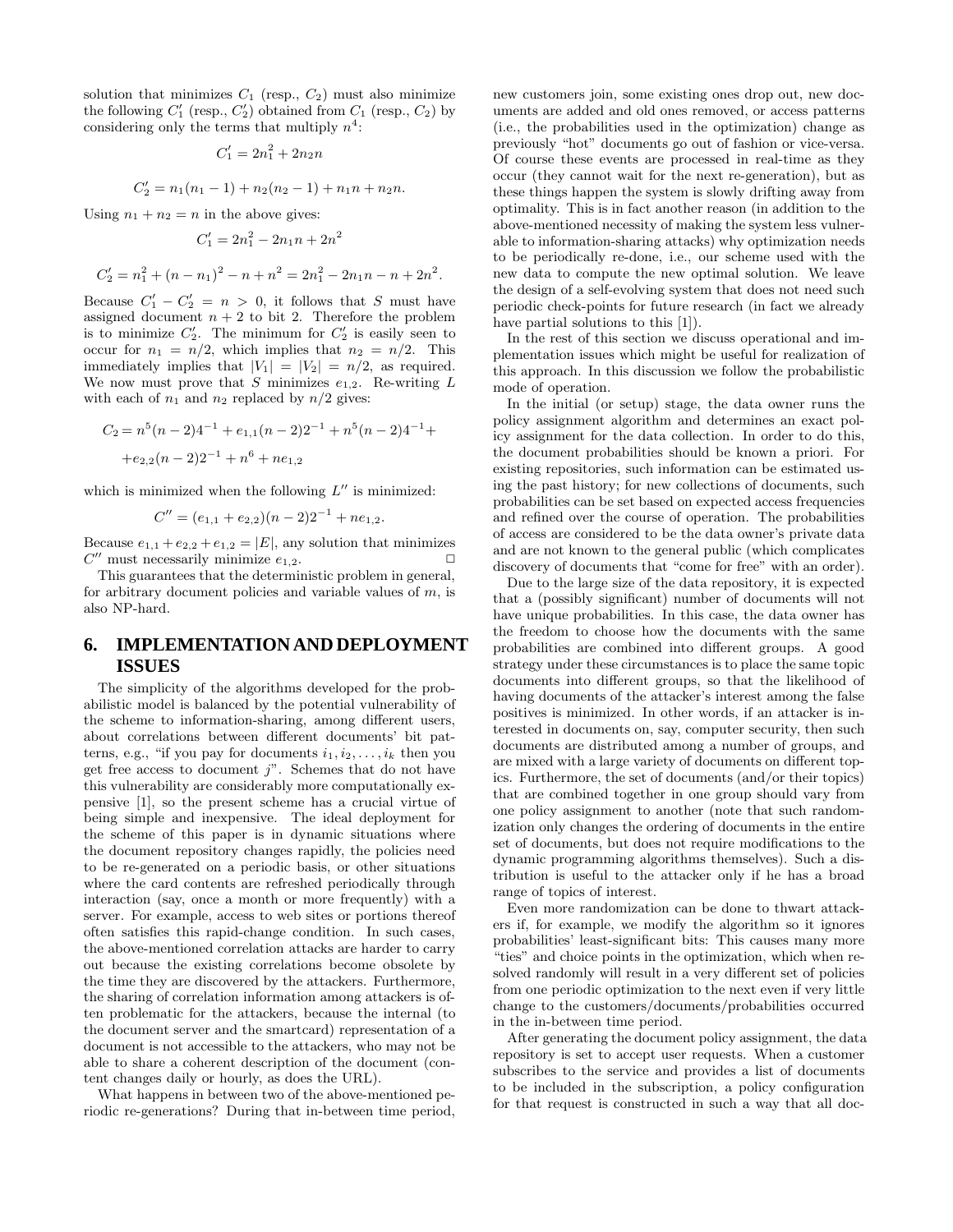uments are covered (using bitwise OR of all documents in the requests), and the customer is charged accordingly. The customer, along with the a smart card that contains the access policy configuration, is given a list of documents in the request. Now any request to access a document from the list of the purchased documents, which is made with the use of the card, will be authorized. Access to a number of other documents might also be granted due to existence of false positives.

In order to minimize the loss caused by the presence of false positives, the data owner might want to reduce document probing by limiting the number of requests to access documents that result in denial of access. One possibility here is to use a strategy similar to "t strikes and you are out", where the card erases itself when the maximum number of unauthorized requests (in this case  $t$ ) is made. When such a strategy is adopted, each customer needs to be explicitly notified of this policy at the time of purchase and know what  $t$  for the card is (which, for example, can be a function of the number of documents in the subscription request). The list of documents included in the order will help the customer to decrease the probability of error due to mistyped references to the legitimate documents. This strategy can significantly decrease the amount of document probing because of the fear of losing the card, but the care should be exercised to decide what values of  $t$  are appropriate in order to not deny access to documents in cases when no probing is taking place.

# **7. CONCLUSIONS AND FUTURE DIREC-TIONS**

In this work we examined two basic models of the policy assigning optimization problem: deterministic and probabilistic. A model for the problem could be more complicated, with certain requirements added to the documents, their policies, or some other parameters, and its solution might differ significantly from results presented here. We envision the following ways of extending the current work.

In the probabilistic model we assumed independent probabilities, while in real life they are likely to be correlated. For example, if a customer selects a document from one section, he is more likely to select another document from the same section than from a new one. In this case, the expected false positives count should be smaller since we can assign similar policies to the documents from the same sections.

There could be more than one type of data item. For example, a rather simple approach can use elements and element attributes as two major categories of items. A more sophisticated approach might include documents, packages of documents, sections within documents, and single items inside sections. Alternatively, one could extend this work to hierarchically structured sets of documents (think of web pages).

# **8. ACKNOWLEDGMENTS**

We would like to thank Ethan Blanton and anonymous reviewers for their useful comments.

## **9. REFERENCES**

[1] M. Atallah and M. Bykova. "Portable and Flexible Document Access Control Mechanisms," Working paper, 2004.

- [2] M. Atallah, K. Frikken, C. Black, S. Overstreet, and P. Bhatia. "Digital Rights Management," Practical Handbook of Internet Computing, Munindar Singh (Ed.), CRC Press, 2004.
- [3] M. Atallah and J. Li. "Enhanced Smart-card based License Management," IEEE International Conference on E-Commerce (CEC), 24–27 June 2003, pp. 111–119.
- [4] T. Aura and D. Gollmann. "Software License Management with Smart Cards," USENIX Workshop on Smart Card Technology, USENIX Association, May 1999.
- [5] E. Bertino, B. Carminati, E. Ferrari, B. Thuraisingham and A. Gupta. "Selective and Authentic Third-party Distribution of XML Documents," Working Paper, Sloan School of Management, MIT, 2002, http://papers.ssrn.com/sol3/papers.cfm? abstract id=299935.
- [6] E. Bertino, S. Castano and E. Ferrari. "On Specifying Security Policies for Web Documents with an XML-based Language," SACMAT'01, Chantilly, USA, May 2001.
- [7] E. Bertino, S. Castano and E. Ferrari. "Securing XML Documents with Author- $\mathcal{X},$ " IEEE Internet Computing, Vol. 5, No. 3, pp. 21–31, 2001.
- [8] E. Bertino and E. Ferrari. "Secure and Selective Dissemination of XML Documents," ACM Transactions on Information and System Security, Vol. 5, No. 3, August 2002, pp. 290–331.
- [9] B. Bloom. "Space/time trade-offs in hash coding with allowable errors." Communications of the ACM, Vol. 13, No. 7, pp. 422–426, 1970.
- [10] A. Broder and M. Mitzenmacher. "Network Applications of Bloom Filters: A Survey," Allerton Conference, 2002.
- [11] D. Damiani, S. De Capitani Di Vimercati, S. Paraboschi and P. Samarati. "A Fine-Grained Access Control System for XML Documents," ACM Transactions on Information and System Security, Vol. 5, No. 2, May 2002, pp. 169–202.
- [12] P. Devanbu, M. Gertz, A. Kwong, C. Martel and G. Nuckolls. "Flexible Authentication of XML Documents," CCS'01, Philadelphia, USA, November 2001.
- [13] L. Fan, P. Cao, J. Almeida and A. Broder, "Summary Cache: A Scalable Wide-Area Web Cache Sharing Protocol," IEEE/ACM Transactions on Networking, Vol. 8, No. 3, pp. 281–293, 2000.
- [14] M. Garey and D. Johnson. Computers and intractability: A guide to the theory of NP-completeness. Freeman, Oxford, UK, 1979.
- [15] M. Mitzenmacher, "Compressed Bloom Filters," ACM symposium on Principles of distributed computing, Newport, Rhode Island, US, August 2001.
- [16] S. Payette and C. Lagoze. "Policy-Carrying, Policy-Enforcing Digital Objects," Research and Advanced Technology for Digital Libraries, 4th European Conference, ECDL 2002, Vol. 1923, pp. 144–157, 2000.
- [17] M. Stonebraker and L. Rowe, "The Design of POSTGRES," ACM SIGMOD Conference on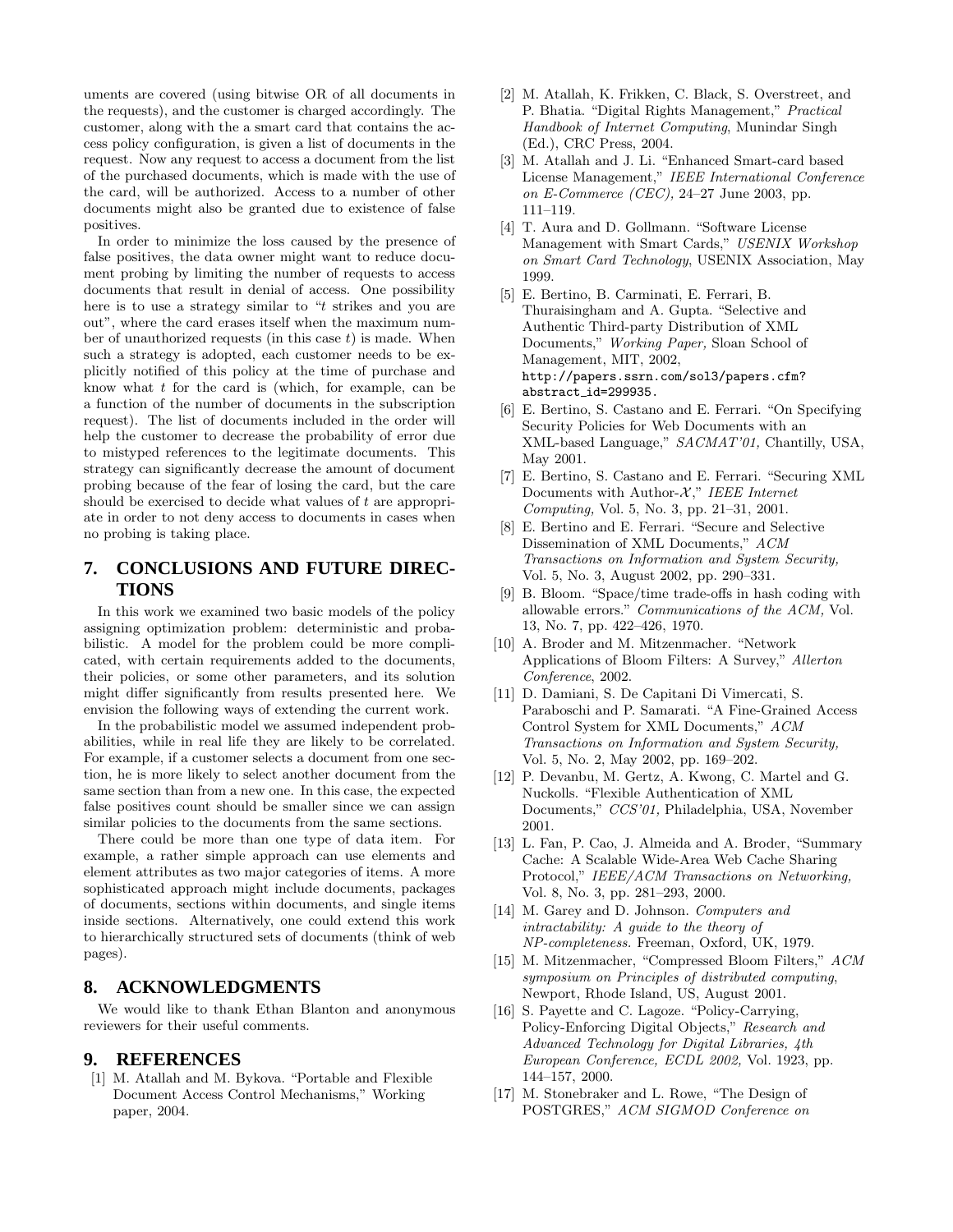Management of Data, Washington D.C., May 1986.

[18] C. Wong and A. Yao. "A Combinatorial Optimization Problem Related to Data Set Allocation," Revue Francaise D'Automatique, Informatique, Recherche Operationnelle, Suppl. No. 5 (1976), pp. 83–96.

## **Appendix A: Proof of Theorem 1**

PROOF. This is a proof by induction on a group's size  $s$ .

For a set S of size j, we refer to the expression  $\sum_{i=1}^{j} c_i (1 - N^2)$  Notice  $\sum_{i=1} c_i (1$  $p_i) - \left(\right. \sum\limits_{}^j\, c_i \right) \left( \left. \prod\limits_{}^j \left( 1-p_i \right) \right) \, \mathrm{a}$  $\sum_{i=1}^{j} c_i \Big) \Big( \prod_{i=1}^{j} (1-p_i) \Big)$  as the  $\prod_{i=1}^{n} (1-p_i)$  as the "left part" or  $\mathcal{L}^j$  and to the expression representing the sum of probabilities of all possible subsets of S weighted by the cost of elements not in the subset as the "right part" or  $\mathcal{R}^j$ .

**Basic Step:** For  $s = 1$ , we have:

$$
\mathcal{L}^1 = c_1(1 - p_1) - c_1(1 - p_1) = 0, \ \mathcal{R}^1 = p_1 \cdot 0 = 0 \Rightarrow \mathcal{L}^1 = \mathcal{R}^1
$$

i.e., the equality holds.

Induction Hypothesis: Assume that the equality holds for some  $s = k$  and we have:

$$
\mathcal{L}^{k} = \sum_{i=1}^{k} c_{i} (1-p_{i}) - \left(\sum_{i=1}^{k} c_{i}\right) \left(\prod_{i=1}^{k} (1-p_{i})\right)
$$
\n
$$
= \sum_{i=1}^{k} p_{i} \left(\sum_{j=1}^{k} c_{j}\right) \left(\prod_{j=1}^{k} (1-p_{j})\right) +
$$
\n
$$
+ \sum_{i=1}^{k-1} p_{i} \sum_{j=i+1}^{k} p_{j} \left(\sum_{\substack{l=1 \ l \neq i, l \neq j}}^{k} c_{l}\right) \left(\prod_{\substack{l=1 \ l \neq i, l \neq j}}^{k} (1-p_{l})\right) + \ldots +
$$
\n
$$
+ \sum_{i=1}^{k} c_{i} (1-p_{i}) \prod_{\substack{j=1 \ j \neq i}}^{k} p_{j} = \mathcal{R}^{k}
$$

**Induction Step:** Given that the statement hold for  $s = k$ , we show that it also holds for  $s = k + 1$ .

When we add element  $k + 1$  to the set, it can be either in or not in a particular subset of  $k + 1$  elements. If the element is in a subset, it does not increase the false positives (compared to the k-element case), but when the element is not included in a subset, the false positives of the subset increases by  $c_{k+1}$ . In general, for  $\mathcal{R}^{k+1}$  we have:

$$
\mathcal{R}^{k+1} = p_{k+1} \left( \sum_{i=1}^{k} p_i \left( \sum_{\substack{j=1 \ j \neq i}}^{k} c_j \right) \left( \prod_{\substack{j=1 \ j \neq i}}^{k} (1 - p_j) \right) + \sum_{\substack{j=1 \ j \neq i}}^{k-1} p_j \left( \sum_{\substack{j=1 \ j \neq i, l \neq j}}^{k} c_l \right) \left( \prod_{\substack{l=1 \ l \neq i, l \neq j}}^{k} (1 - p_l) \right) + \sum_{\substack{l=1 \ j \neq i}}^{k} c_i (1 - p_i) \prod_{\substack{j=1 \ j \neq i}}^{k} p_j \right) + \sum_{\substack{j=1 \ j \neq i}}^{k} c_i (1 - p_i) \left( \sum_{\substack{j=1 \ j \neq i}}^{k} p_i \left( c_{k+1} + \sum_{\substack{j=1 \ j \neq i}}^{k} c_j \right) \left( \prod_{\substack{j=1 \ j \neq i}}^{k} (1 - p_j) \right) + \sum_{\substack{j=1 \ j \neq i}}^{k-1} p_i \sum_{\substack{j=1 \ j \neq i}}^{k} p_j \left( c_{k+1} + \sum_{\substack{l=1 \ l \neq i, l \neq j}}^{k} c_l \right) \left( \prod_{\substack{l=1 \ l \neq i, l \neq j}}^{k} (1 - p_l) \right) + \sum_{\substack{l=1 \ j \neq i}}^{k} p_i \sum_{\substack{j=1 \ j \neq i}}^{k} p_j \left( c_{k+1} + \sum_{\substack{l=1 \ j \neq i}}^{k} c_l \right) \left( \prod_{\substack{l=1 \ j \neq i}}^{k} (1 - p_l) \right) + \sum_{\substack{i=1 \ j \neq i}}^{k} c_i (c_i + c_{k+1}) (1 - p_i) \prod_{\substack{j=1 \ j \neq i}}^{k} p_j + c_{k+1} \prod_{i=1}^{k} p_i \right)
$$

$$
= p_{k+1} \cdot \mathcal{R}^{k} +
$$
  
+  $(1 - p_{k+1}) \left( \mathcal{R}^{k} + c_{k+1} \left( \sum_{i=1}^{k} p_{i} \prod_{\substack{j=1 \ j \neq i}}^{k} (1 - p_{j}) + \right. \\ + \sum_{i=1}^{k-1} p_{i} \sum_{\substack{j=1 \ j \neq i}}^{k} p_{j} \prod_{\substack{l=1 \ l \neq i, l \neq j}}^{k} (1 - p_{l}) + \ldots +$   
+  $\sum_{i=1}^{k} (1 - p_{i}) \prod_{\substack{j=1 \ j \neq i}}^{k} p_{j} + \prod_{i=1}^{k} p_{i} \right)$ 

Notice that the last summation in the equation represents the probability that at least one element out of  $k$  happens. In other words, we have:

$$
\sum_{i=1}^{k} p_i \prod_{\substack{j=1 \ j \neq i}}^{k} (1-p_j) + \sum_{i=1}^{k-1} p_i \sum_{\substack{j=i+1 \ j \neq i}}^{k} p_j \prod_{\substack{l=1 \ l \neq i, l \neq j}}^{k} (1-p_l) + \ldots + \sum_{\substack{j=1 \ j \neq i}}^{k} (1-p_j) \prod_{\substack{j=1 \ j \neq i}}^{k} p_j + \prod_{i=1}^{k} p_i = 1 - \prod_{i=1}^{k} (1-p_i)
$$

Thus, substituting the summation in the formula for  $\mathcal{R}^{k+1}$ we obtain:

$$
\mathcal{R}^{k+1} = p_{k+1} \cdot \mathcal{R}^k + (1 - p_{k+1}) \left( \mathcal{R}^k + c_{k+1} \left( 1 - \prod_{i=1}^k (1 - p_i) \right) \right)
$$
  
=  $\mathcal{R}^k + c_{k+1} (1 - p_{k+1}) - c_{k+1} (1 - p_{k+1}) \left( 1 - \prod_{i=1}^k (1 - p_i) \right)$ 

After applying the formula for a k-element set from the induction hypothesis, we get:

$$
\mathcal{R}^{k+1} = \sum_{i=1}^{k} c_i (1 - p_i) + c_{k+1} (1 - p_{k+1}) -
$$
  

$$
- \left( \sum_{i=1}^{k} c_i \right) \left( \prod_{i=1}^{k} (1 - p_i) \right) -
$$
  

$$
-c_{k+1} (1 - p_{k+1}) \left( 1 - \prod_{i=1}^{k} (1 - p_i) \right)
$$
  

$$
= \sum_{i=1}^{k+1} c_i (1 - p_i) - \left( \sum_{i=1}^{k} c_i \right) \left( \prod_{i=1}^{k+1} (1 - p_i) \right) = \mathcal{L}^{k+1} \square
$$

## **Appendix B: Proof of Lemma 1**

PROOF. We want to prove that, for unit costs (unweighted documents), if documents i and j  $(i < j)$  are assigned to a certain group then so are all the documents  $i+1, i+2, \ldots, j-$ 1. For simplicity, we assume that  $p_1 > p_2 > \cdots > p_n$  rather than  $p_1 \geq p_2 \geq \cdots \geq p_n$  (the proof can be extended to the case of "≥"). The proof is by contradiction: Assume to the contrary that there are three documents  $i < v < j$  such that documents  $i$  and  $j$  are assigned to group  $x$  and document  $v$  is assigned to group  $y$ . Equation (2) implies that we can write the cost of group  $y$  as

$$
C_y = -\alpha * (1 - p_v) + \beta + (1 - p_v)
$$

where  $\alpha$  and  $\beta$  are positive and depend on how many (and which) other documents than  $v$  are in group  $y$ . Equation (2) also implies that we can write  $C_x$  as

$$
C_x = -\gamma * (1 - p_i) * (1 - p_j) + \theta + (1 - p_i) + (1 - p_j)
$$

where  $\gamma$  and  $\theta$  are positive and depend on how many (and which) other documents than  $i, j$  are in group x. Now, note that interchanging  $i$  and  $v$  from their groups (i.e., moving document i to group x and document v to group y) would result in a change in total cost of